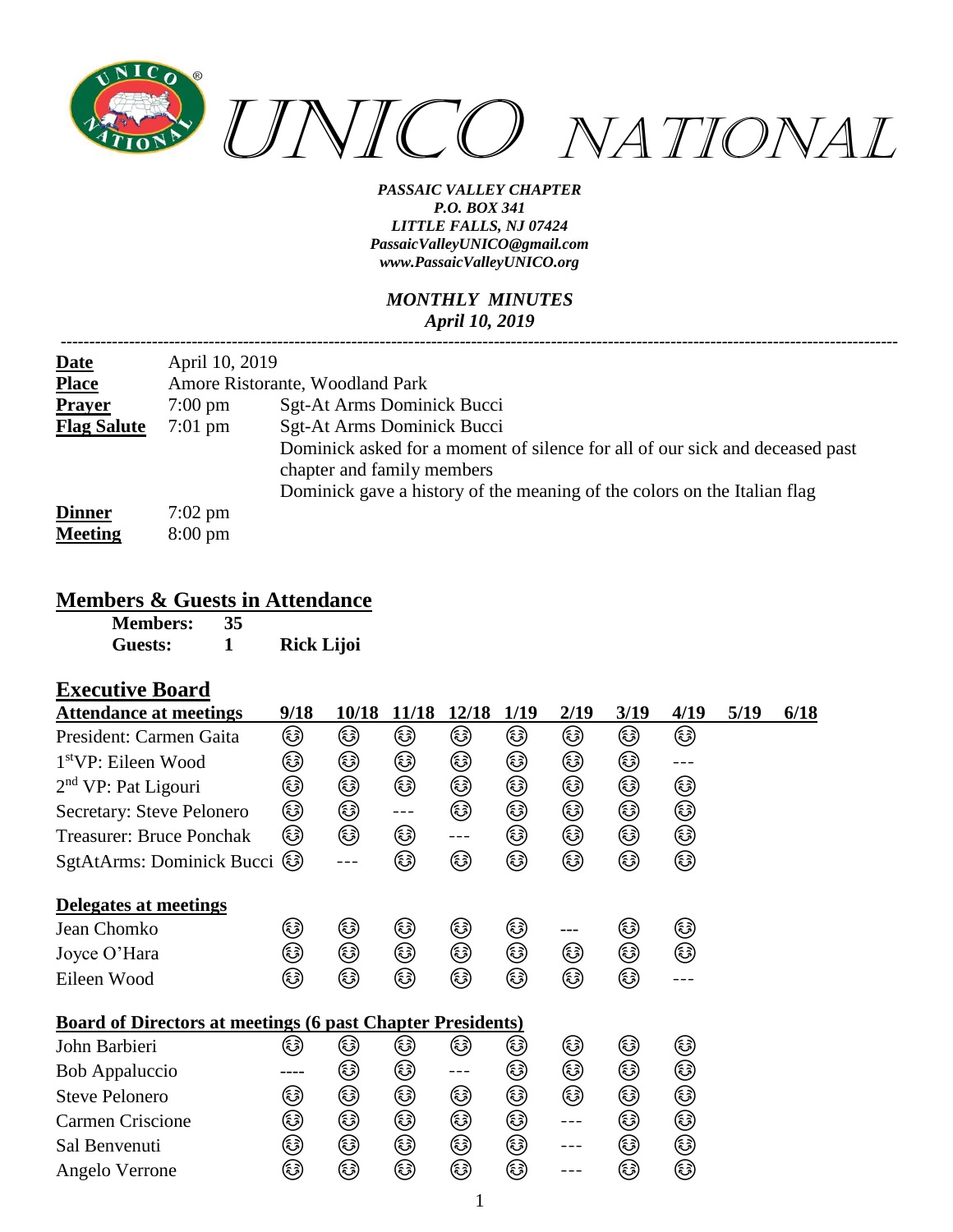

*MONTHLY MINUTES April 10, 2019*

*---------------------------------------------------------------------------------------------------------------------------------------------------*

| <b>Past Chapter Presidents in attendance at meetings</b> |      |       |        |       |        |      |        |      |      |      |
|----------------------------------------------------------|------|-------|--------|-------|--------|------|--------|------|------|------|
|                                                          | 9/18 | 10/18 | 11/18  | 12/18 | 1/19   | 2/19 | 3/19   | 4/19 | 5/19 | 6/18 |
| Joe Agresti PNP                                          | کا   | کہ)   | کی     | کا    | ٨      |      | کہ)    | ٨    |      |      |
| Bob Appaluccio                                           |      | (هَ)  | ☞      |       | (هَءَ) | ٨    | ٨      | ٨    |      |      |
| John Barbieri                                            | ٤    | ٨     | ٨      | ٨     | ٨      | ٨    | ٤      | ٤    |      |      |
| Sal Benvenuti                                            | کی   | ☺     | ٨      | ٨     | ٨      |      | (هَءَ) | کی   |      |      |
| Carmen Criscione                                         | کہ)  | ٤     | ٤      | کہ)   | هٔ)    |      | (هَءَ) | (هَ) |      |      |
| John Morano                                              | ٨    | ٨     | ٨      | ☺     | ٨      | ٨    | ٨      | ٨    |      |      |
| <b>Steve Pelonero</b>                                    | ٤    | ☞     |        | کہ)   | ٨      | ٨    | ٨      | ٨    |      |      |
| <b>Bruce Ponchak</b>                                     | (هَ) | ☞     | ٤      |       | ه      | ☞    | ٤      | ٤    |      |      |
| <b>Chuck Russo</b>                                       | (هَ) | ٤     | ٤      |       | ه      | ☞    | (هَ)   | ٤    |      |      |
| Angelo Verrone                                           | کہ)  |       | (هَءَ) | ه     | (هَءَ) |      | (هَءَ) | کی   |      |      |

# **Opening Remarks**

- President Carmen Gaita:
	- Carmen asked if the committee chairs can possibly keep their reports short as our meetings have been too long, great reports, but long
	- Carmen wished everyone a Happy Easter
	- Carmen reminded and asked everyone to try to get involved with our fundraising and events, in particular the next one coming up: The Bunny Breakfast. Joe Agresti PNP is the chair and will talk about it in his report
	- Carmen noted that Eileen Wood was away and that she also wished a Happy Easter to everyone
	- Carmen said that our Chapter Board of Directors and Executive Board met on a request from the Scholarship Committee for more money for Scholarship. The request was for \$2,000 and vote would be needed to pass the recommendation of the board based on the request. More comments before the vote will be had when the Scholarship Chairman Chuck Russo gives his report later in the evening
	- Carmen recommended that \$10,000 be moved from our treasury account to a 12-month CD in a bank. Worst case is that if it is needed before the year is up we would just loose the interest of which we have not had anyway
	- Carmen noted that a vote would be taken after more discussion, at another meeting, to move \$5,000 of that \$10,000 to a line item in our budget to cover expenses for our chapter at the 2020 UNICO National Convention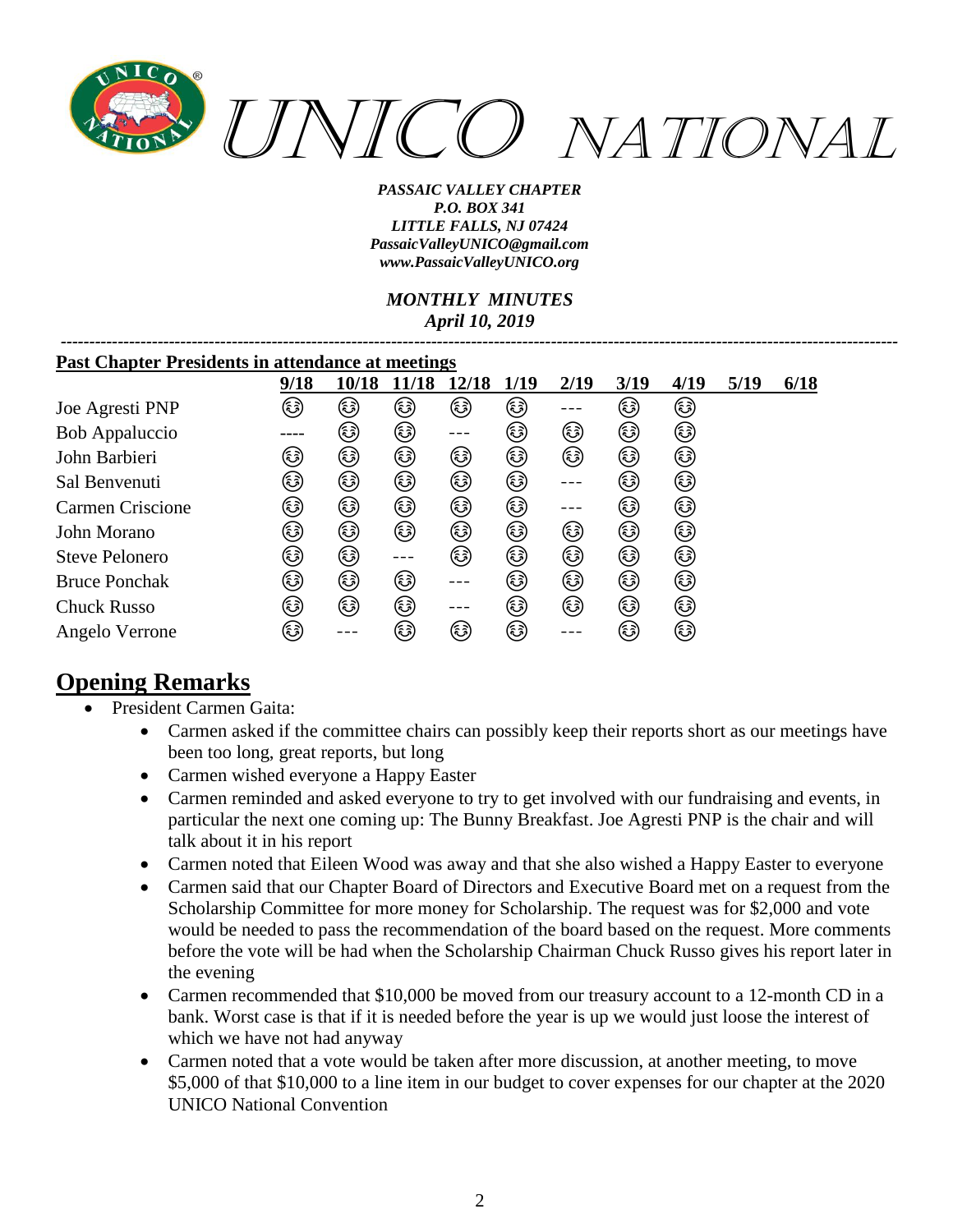

*MONTHLY MINUTES April 10, 2019*

*---------------------------------------------------------------------------------------------------------------------------------------------------*

## **Opening Remarks (continued)**

- 1<sup>st</sup> VP Eileen Wood:
	- No report: Not present
- $\bullet$  2<sup>nd</sup> VP Patrick Ligouri:
	- Present but no report

### **Secretary Minutes**

Secretary:

Steve reported that the minutes were emailed out and were also on the chapter website. Steve asked for a motion to accept

 $1<sup>st</sup>$ Frank Capalbo  $2^{nd}$ Pat Ligouri Discussion: None All in favor: Yes

## **Treasurer Report**

Treasurer: Bruce Ponchak

Bruce reported that he emailed the treasurers report to everyone. Bruce asked if there were any questions and also for a motion to accept

 $1<sup>st</sup>$ Joyce O'Hara  $2<sub>nd</sub>$ Bob Appaluccio Discussion: None All in favor: Yes

# **Good and Welfare: Sal Nocella**

• President Carmen welcomed our guest, Rick Lijoi, who also just filled out an application to join our chapter

# **Bills & Communications**

• A thank you letter was received from the Special Olympics for our \$200.00 donation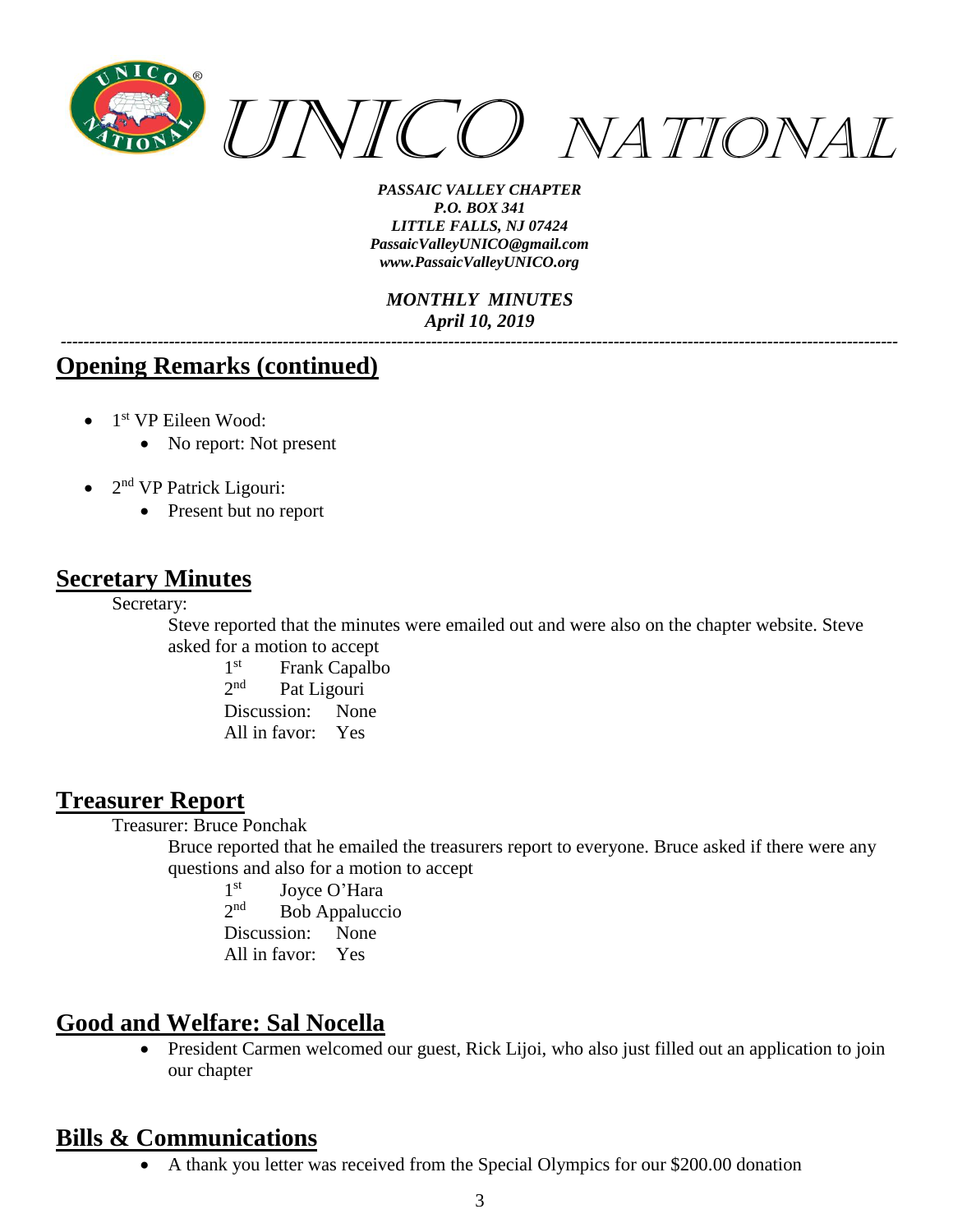

*MONTHLY MINUTES April 10, 2019 ---------------------------------------------------------------------------------------------------------------------------------------------------*

# **Standing Committees**

- **Scholarship: Chuck Russo & Joe Agresti, PNP:**
	- Chuck reported on the details of the Scholarship dinner to be held at the barnyard in Totowa on Wednesday, June 12
	- The chapter budget for the Scholarship Committee is at \$5,600, which would cover two (2) high school grants at \$1,000 each, two (2) college grants @ \$1,000 each, and the balance of the \$1,600 would cover costs for the Brian Piccolo Awards (two (2)) and also to cover the students, one parent, and the coaches
	- Chuck made a motion for an additional \$3,500 which would cover two (2) addition scholarships and a monetary award (gift card) to each of the Brian Piccolo Students
	- President Carmen asked for comments from the floor. Spoken were John Barbieri, Joe Agresti, John Morano, and Bruce Ponchak
	- The motion was  $2<sup>nd</sup>$ <sup>d</sup> by Jerry Gaeta. With a raise of the hands of the membership it was 10 yes, 15 no. Motion did not carry
	- Jerry Gaeta then made a motion for the original \$2,000 as recommended by the Executive Board and Board of Directors, with a 2<sup>nd</sup> by Joe Benvenuti. As per the hand raise member vote it was: 25 yes, 10 no. All in favor: Yes
	- Joe Agresti PNP commented that one of our choices for Scholarship was put forward for the UNICO National Grant
	- Chuck Russo asked that everyone please consider attending the Scholarship and Brian Piccolo Awards Dinner on June  $12<sup>th</sup>$ . It is the culmination of all of our work and for what we as UNICO members stand for
	- Tentative Scholarship Dinner cost is \$40.00 per person

# **Fundraising Committees**

- **Community Service: Chuck Russo**
	- Chuck reported that we are all set for Community Service Day, which is a UNICO National event. We will be at ShopRite, Little Falls on Saturday, April 27<sup>th</sup>. Schedules are to be handed out with members work times. Please try to wear a UNICO shirt. Chuck remarked that he asked P.V.H.S. to ask their students to help out for their community service hours. Last year in excess of one (1) ton of food was collected and donated to our local food Pantries.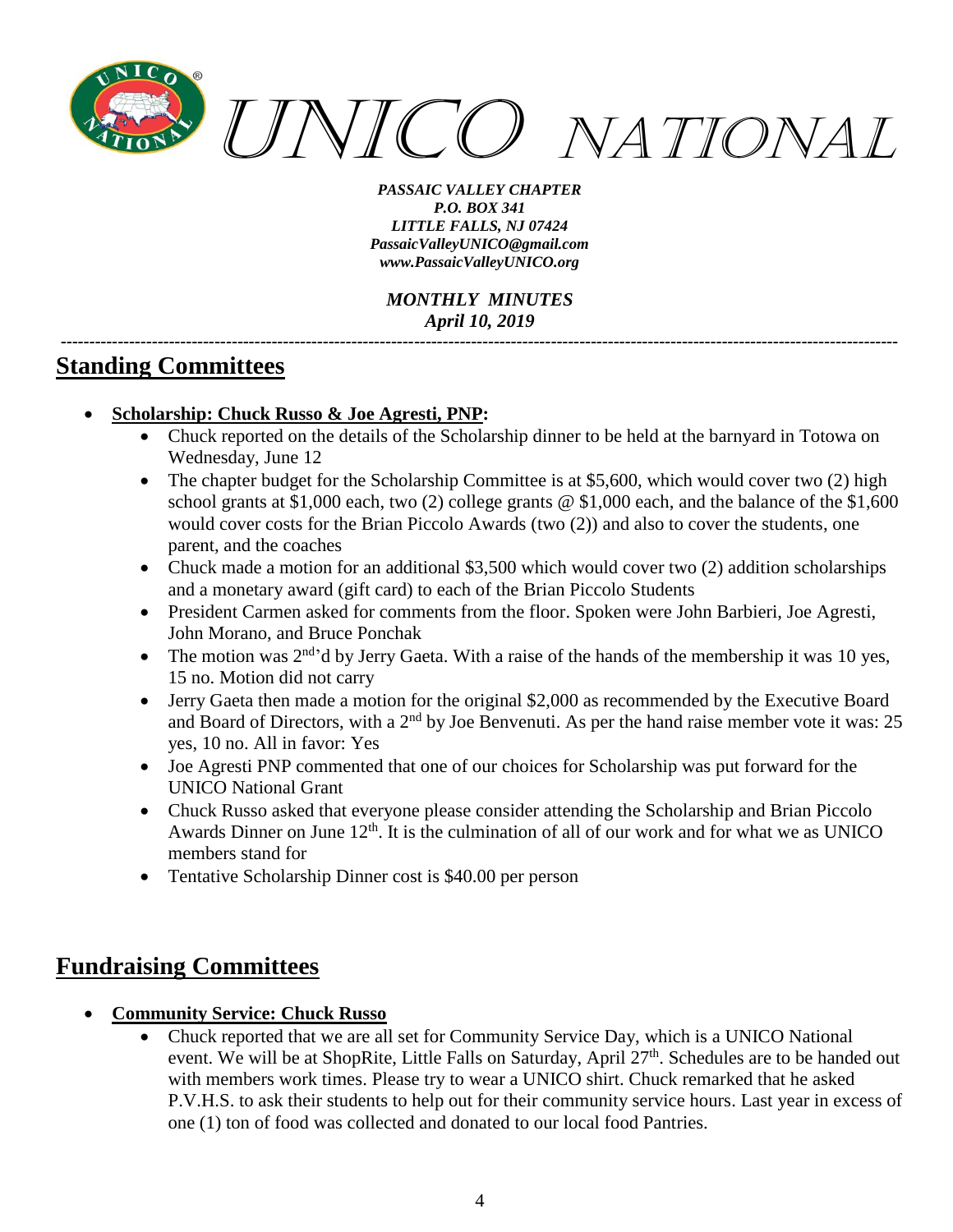

#### *MONTHLY MINUTES April 10, 2019*

*---------------------------------------------------------------------------------------------------------------------------------------------------*

#### • **Dine with UNICO: Joe Benvenuti, Mark BiFalco, Jean Chomko**

• Jean Chomko said that she would check with Maggie's Town Tavern, from our recent 2020 Dine with UNICO, to see how much we made at the two day fundraiser for the 2020 Convention

#### • **Dinner for a Year: Carmen Criscione**

• Carmen reported that raffle tickets were handed out and he has it so that if you buy 4 tickets with the same name on the ticket, the  $5<sup>th</sup>$  one is free. The winner will get 12 gift certificates to restaurants, hence dinner for year. Carmen asked that we all please ask for your favorite restaurant to help support this chapter general fund fundraising event

#### • **Food Pantry: Roni Corrado**

• Roni noted that more than ever before was food brought in for the Holy Angels Phil Arena UNICO Pantry

#### • **Golf Outing: Joe Barone**

• Joe reported that the outing is set for Monday, June 10 at Preakness Valley Golf Course (formerly known as Passaic County Golf Course). He noted that golf was \$150.00 per golfer. \$50.00 just for dinner. Sponsors and golfers are always needed. Proceeds from this event subsidize our scholarship program. The more we make, the more we can give. Joe asked to please sign up

#### • **Models Sporting Goods: Roni Corrado**

Roni noted that the Model coupons brought in \$43.00 for our General Fund

#### • **Overseas Soldiers: Pat Corrado**

• Roni noted that Evelyn Tosi's grandson left for his tour in the Jordan. There he will be training their soldiers. He was asked what we could send him and Roni asked for members to bring to the May meeting Beef Jerky, Protein Powder, and Protein Bars (not granola bars)

#### • **Pig Roast: Joe Agresti PNP / Jim Minella**

• No report  $(1)$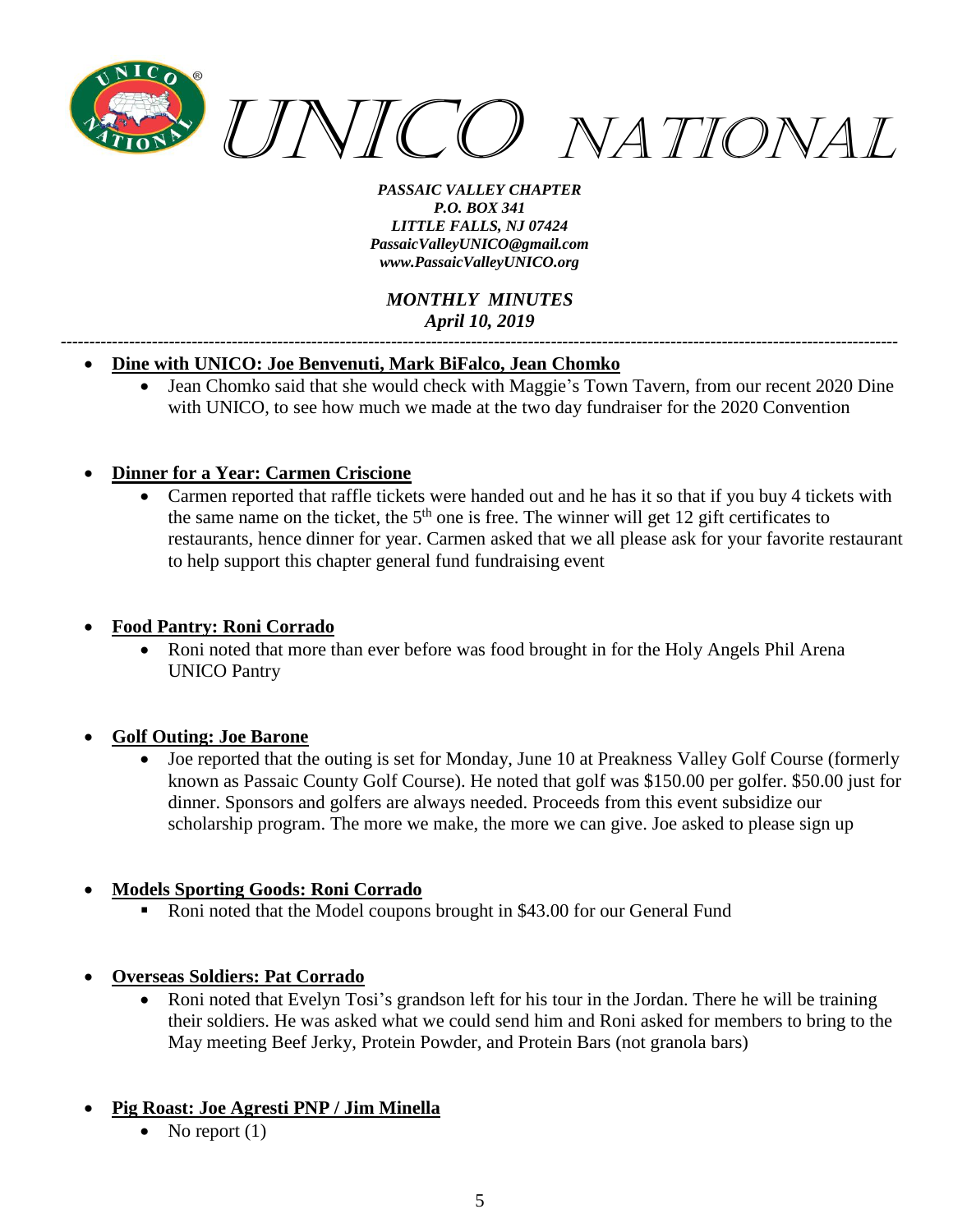

*MONTHLY MINUTES April 10, 2019*

*---------------------------------------------------------------------------------------------------------------------------------------------------*

#### • **2020 Vision Wine Raffle: Steve Pelonero**

• Steve report that as well as the Dinner for a Year Raffle, that the drawing will also be held on July 11 at P.J. Rufo's in Woodland Park. Tickets are only \$5.00 a chance. Winner to get 40 bottles of wine with a wine refrigerator. Current update is 13 bottles of the 40 needed. Steve asked that if each member would donate a bottle of wine, the 40-bottle prize would be met without a cost to the chapter

#### • **2020 Convention Fundraiser: John Morano**

• John reported that there was would Appetizers and Anti-Pasta Platters and Wine and Beer all night along with the live music from two bands. No further report until after the 2019 Convention in Nashville, TN

# **Non-Fundraising Committees**

#### • **Bunny Breakfast: Joe Agresti PNP**

• Joe reported that Saturday April 20, we are co-sponsoring a "Bunny Breakfast" with Woodland Park. At our donation of \$150.00 we will be asked to help serve 150 children breakfast and also supervise them on the field for the Egg Hunt. It is an 8:15 start. Carmen Criscione made a motion to donate our ½ of the cost of the event to Woodland Park in the amount of \$150.00. The motion was 2nd 'd by Jim Minnella

#### • **Heritage Talk: Angelo Verrone**

• No report. Not enough time

#### • **Membership: John Barbieri**

- John reported that our chapter is at 48 members with 4 applications to be summitted in May (pending checks and the official swearing in at the May meeting. New members please attend that meeting on May 8<sup>th</sup> at Amore, 7:00 pm dinner, 8:00 pm meeting.
- John also gave birthday blessings to our April members: Michael D'Antuono, Steve Pelonero, Bruce Ponchak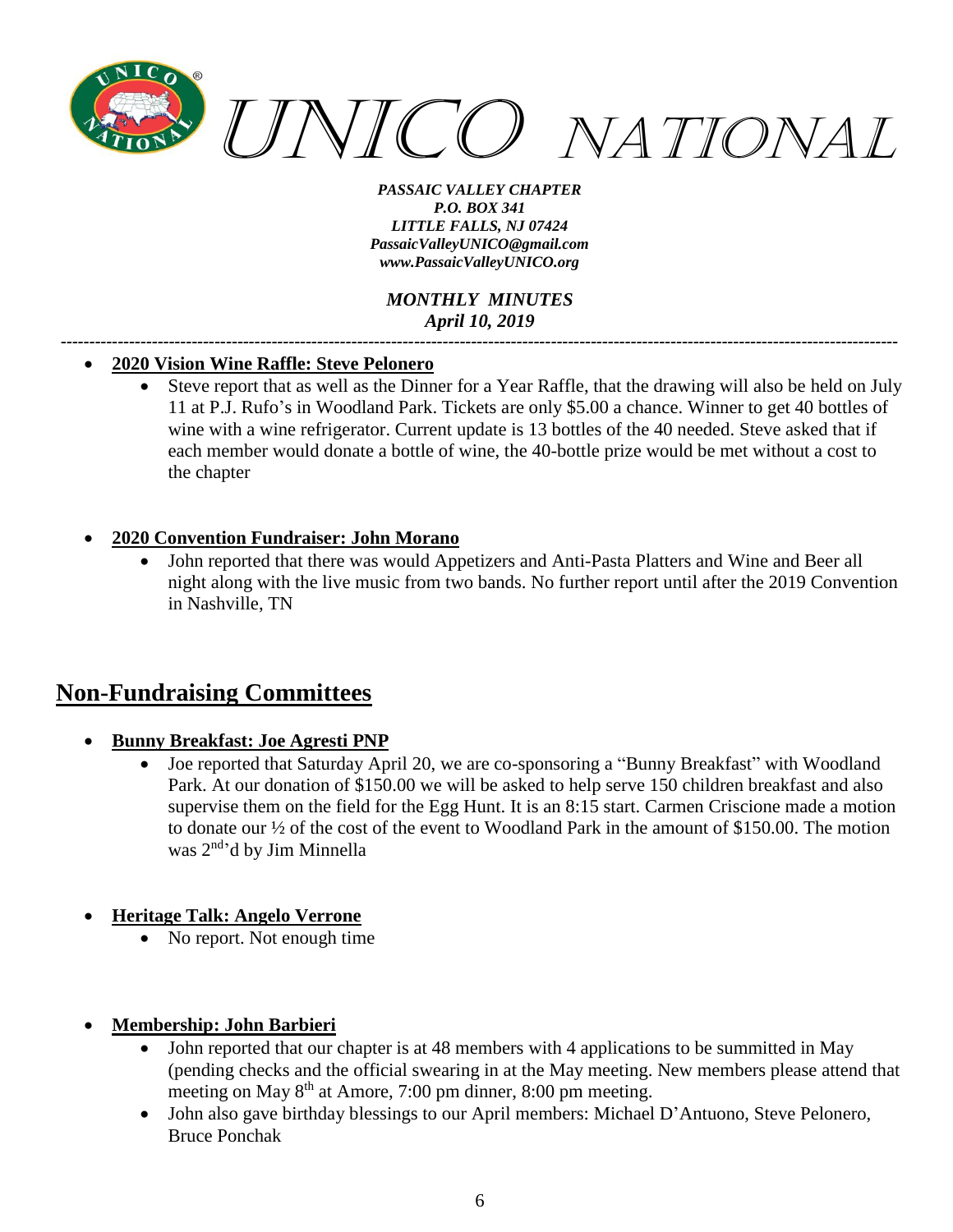

*MONTHLY MINUTES April 10, 2019*

*---------------------------------------------------------------------------------------------------------------------------------------------------*

#### • **Newsletter: Steve Pelonero**

• Steve reported that the April Newsletter was emailed to all members and also to the National Office to be filed. The newsletter is also on our chapter website

#### • **Website: Steve Pelonero / John Barbieri**

- Steve reported that our website is at 84,473 visits, up 97 hits from last month
- John gave a report on the member section and that one golf sponsor signed up on it for our June Golf Outing

# **National News**

- Steve Pelonero, UNICO National 1<sup>st</sup> VP, reported that other that the 2019 Convention in Nashville, TN, that the Gaylord Hotel was booked solid and sold out. Sal Benvenuti, UNICO National Executive Director noted however that there was another hotel across the street if anyone still wanted to go
- It was also noted at the meeting that as of now we are at 48 members, which gives us President plus 2 delegates. When our 4 new members are sworn in at the May meeting, we will then be at 52 members which would enable us to have President plus 3 delegates.
- Steve Pelonero reported that there will be a new chapter from Kenilworth, NJ chartered on June 11. President Carmen asked Steve, as chapter secretary, to send them a welcome to the UNICO family letter from our chapter

# **District News**

- Steve Pelonero reported that 5 of our members attended the  $3<sup>rd</sup>$  NJ IV District meeting hosted by Sparta, in Sparta, and that he typed up and sent out a report on what transpired at that meeting
- Steve noted that the District will be awarding a \$1,000 scholarship this year and it was noted at the district meeting that each chapter is allowed to submit only one (1) student for consideration

# **Old Business**

• No old business